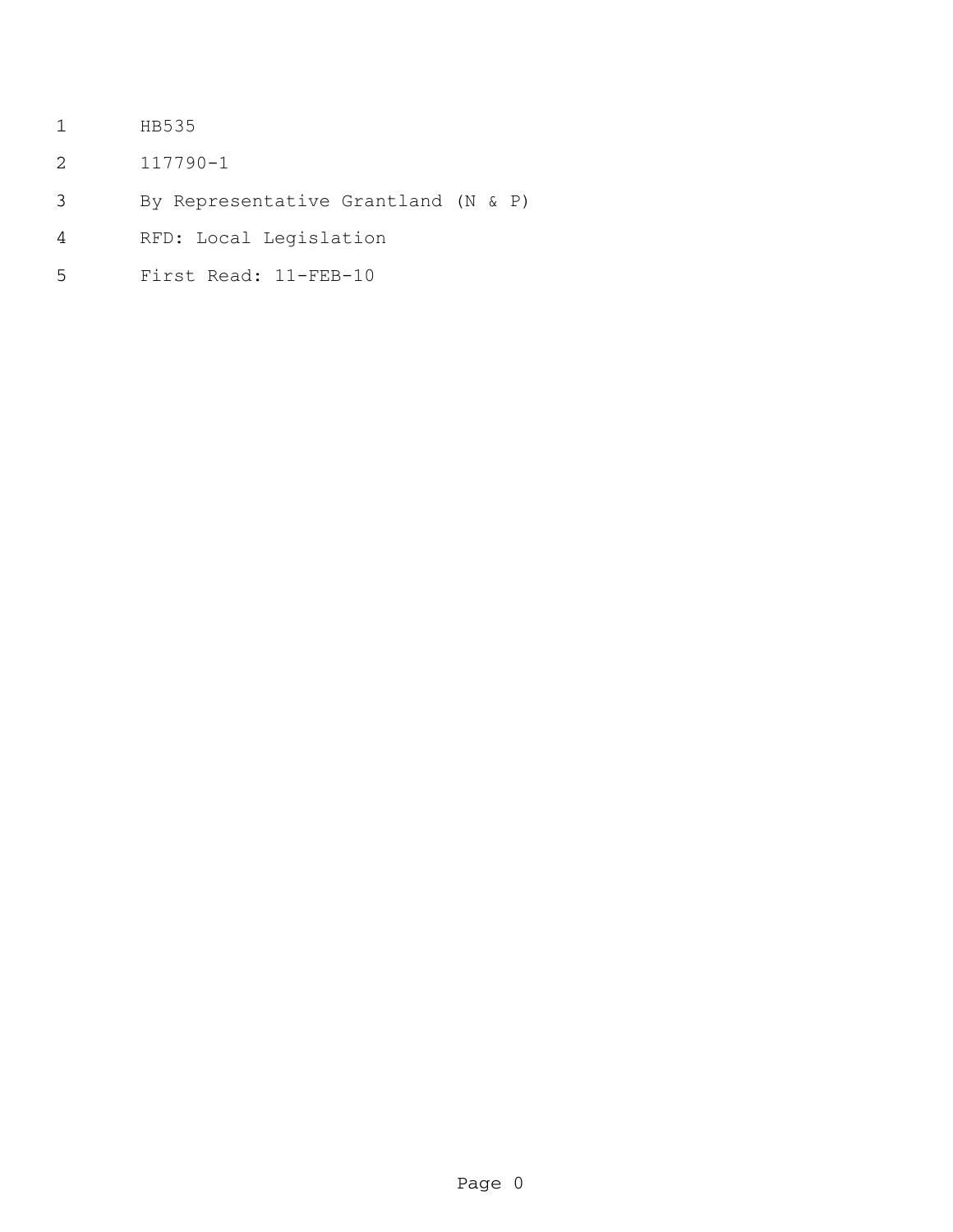117790-1:n:02/04/2010:JMH/mfp LRS2010-907 A BILL 10 TO BE ENTITLED 11 AN ACT 13 Relating to Cullman County; providing for additional costs and charges in all domestic violence cases in the circuit, district, and municipal courts; and providing for the distribution of the proceeds to operate a domestic violence shelter. BE IT ENACTED BY THE LEGISLATURE OF ALABAMA: Section 1. In addition to all other costs and charges in circuit, district, and municipal court cases in Cullman County, there shall be levied and assessed a court cost of twenty-five dollars (\$25) in all domestic violence cases, violation of protection from abuse cases, stalking cases, or any other case which is determined by the judge to be a domestic violence case. Unless remitted by the court, upon conviction or dismissal, the clerk of each court listed above shall collect the court costs and shall remit the